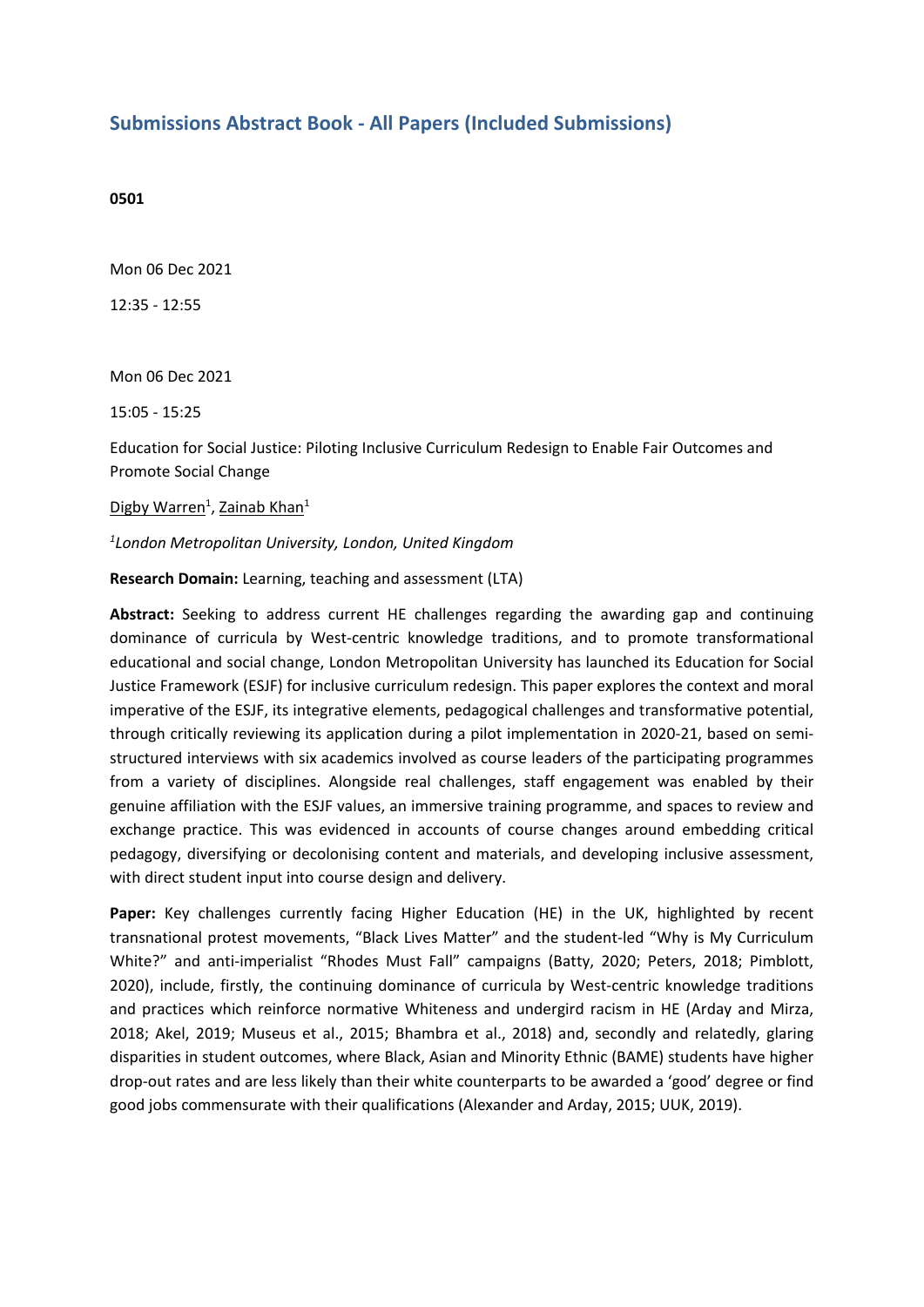Seeking to address these challenges and promote deep, transformational educational and social change, London Metropolitan University has produced and launched its Education for Social Justice Framework (ESJF) (London Met, 2020) as an integrative framework for inclusive curriculum redesign. Forged by an intersectional working group of staff and students, the framework is informed by research and innovative practice in the HE sector (Hockings, 2010; Morgan & Houghton, 2011; Mountford-Zimdars et al., 2015; Mirza, 2018; McDuff et al., 2020) and our own values, practice and awareness (Warren, 2020). The purpose of the ESJF is to ensure that all aspects of "curriculum" (Warren, 2016, p.12) - course content, learning, teaching and assessment, and the learning environment - are accessible, engaging, empowering and more closely aligned to the identities, lived experiences, cultural wealth, learning needs and interests of all our diverse students, over two-thirds of whom are from <sup>a</sup> BAME background.

In this paper we explore the context and moral imperative of the ESJF, its integrative elements, its pedagogical challenges and its transformative potential, through critically reviewing its application in practice during <sup>a</sup> pilot phase of implementation in 2020-21, based on the perspectives of six academics involved in the pilot as course leaders of the participating courses (degree programmes) from <sup>a</sup> variety of disciplines, as well as the impressions of the authors. Data from individual, semistructured interviews with the course leaders is used to throw light on the above themes. It is proffered as an illuminative snapshot, not <sup>a</sup> comprehensive evaluation, as the pilot is in process at the time of writing. We conclude with some general implications of adopting an ambitious, holistic approach to curriculum and pedagogical transformation.

As revealed by the interviews, real challenges affecting staff engagement with the ESJF process are recognised: apprehension towards change, possible resistance to the critical pedagogy approach, time and workload constraints, and the intensive, pandemic-induced switch to online delivery. Nevertheless, genuine staff affiliation with the values of the ESJF, the immersive, cross-disciplinary training programme in support of its rollout that provides <sup>a</sup> language and set of concepts and principles with which to critically reflect on pedagogy and equity, and <sup>a</sup> space to exchange and disseminate existing inclusive practice, have all promoted active involvement in the implementation of the ESJF. That engagement is evidenced in the course leaders' accounts of course changes around improving student support and access to learning guidance, diversifying or decolonising the syllabus and learning materials, inclusive assessment that draws on students' own experiences and cultural resources, and embedding critical pedagogy, employability and opportunities for developing inclusive leadership. These changes are also reflected in the course development plans aligned to the ESJF produced by each team.

Students' input into curriculum development is visible through feedback on teaching, their organising learning spaces via social media, proposing topics for course content or sharing lived experiences that can enrich co-learning. With the extension of the period of pandemic disruption and forced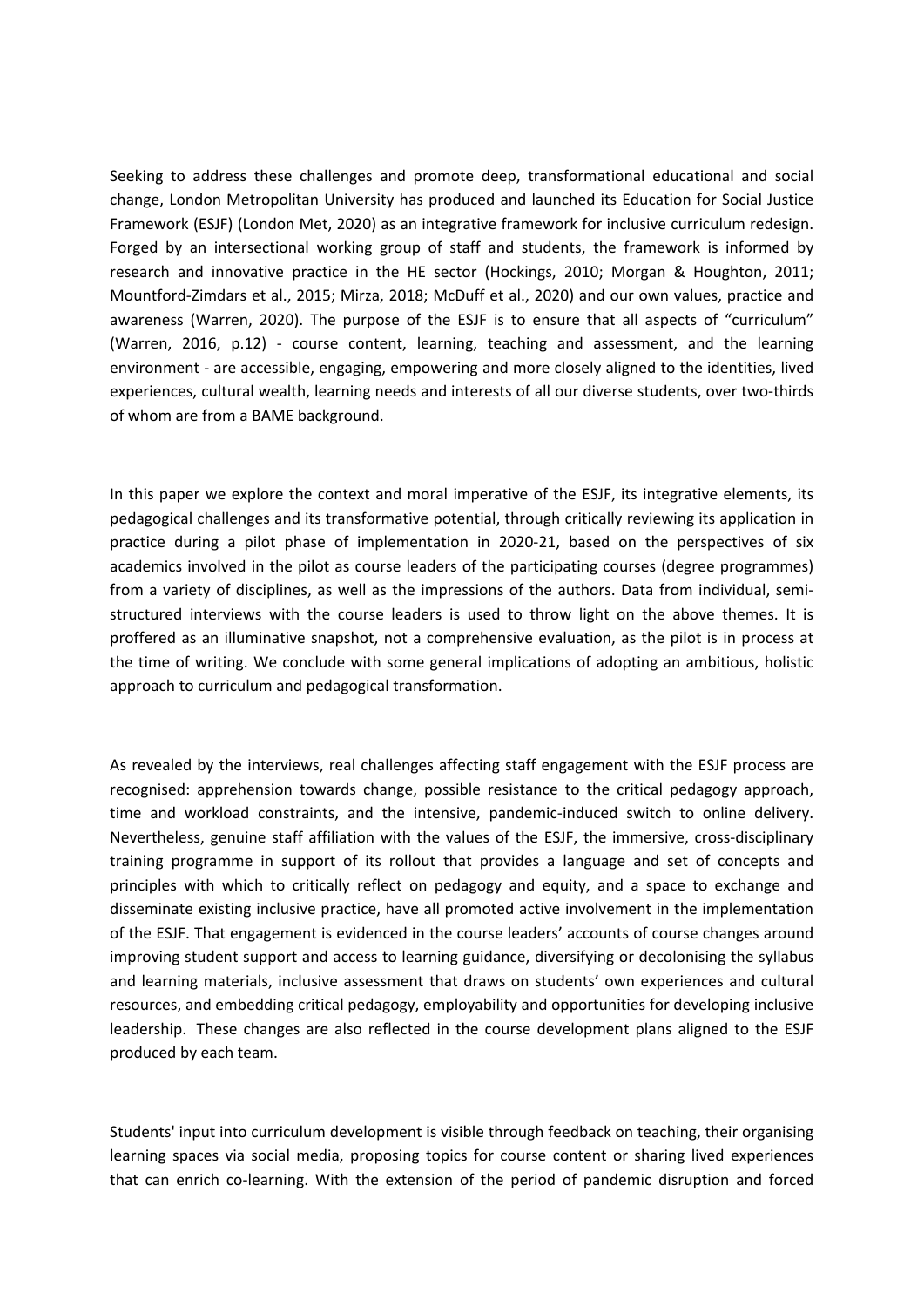remote working, the tenets of the ESJF have taken on new relevancy as course teams considered the accessibility of their curriculum, the fairness of their assessment and the participative aspects of teaching. This has facilitated the opening-up of conversations which interrogate academic convention, and the ESJF has been embraced as both an audit tool and kaleidoscope through which to review how and what we teach.

Our experience in piloting the ESJF highlights the importance of adopting <sup>a</sup> whole institution approach that encompasses all aspects of the student journey; the significance of deploying an integrative curriculum framework that embraces the relational and pedagogical not just content dimensions; and the centrality of staff and student engagement in deliberative and development activities that can facilitate teachers in redesigning their educational practice, build communities of practice among staff, and engage students as partners in co-design.

**References:** Akel, S. (2019). *Insider-Outsider: The Role of Race in Shaping the Experiences of Black and Minority Ethnic Students*. London: Goldsmiths, University of London. Retrieved from https://www.gold.ac.uk/media/docs/reports/Insider-Outsider-Report-191008.pdf

Alexander C. & Arday, J. (Eds.) (2015). *Aiming Higher Race, Inequality and Diversity in the Academy.*  London: Runnymede Trust). Retrieved from https://www.runnymedetrust.org/uploads/Aiming%20Higher.pdf

Arday, J. & Mirza, H. (Eds.) (2018). *Dismantling Race in Higher Education. Racism, Whiteness and Decolonising the Academy.* Palgrave Macmillan (ebook)

Bhambra, G., Gebrial, D. and Nişancıoğlu, K. (Eds.) (2018). *Decolonising the University*. London: Pluto Press.

Hockings, C. (2010). *Inclusive learning and teaching in higher education: <sup>a</sup> synthesis of research.* York: The Higher Education Academy

McDuff, N., Hughes, A., Tatam, J., Morrow, E. and Ross, F. (2020). 'Improving equality of opportunity in higher education through the adoption of an Inclusive Curriculum Framework', *Widening Participation and Lifelong Learning*, 22 (2): 83-121.

Mirza, H. (2018). Racism in Higher Education: What then can be done? In Arday, J. and Mirza, H. (Eds.), Dismantling Race in Higher Education: Racism, *Whiteness and Decolonising the Academy*. Cham: Palgrave Macmillan

Morgan, H. & Houghton, A-M. (2011). *Inclusive Curriculum Design in Higher Education*. York: The Higher Education Academy

Mountford-Zimdars, A. et al (2015). *Causes of Differences in Student Outcomes*. London: HEFCE

Museus, S.D., Ledesma, M.C. & Parker, T.L. (2015). Racism and Racial Equity in Higher Education. *ASHE Higher Education Report*, 42(1): 1-112.